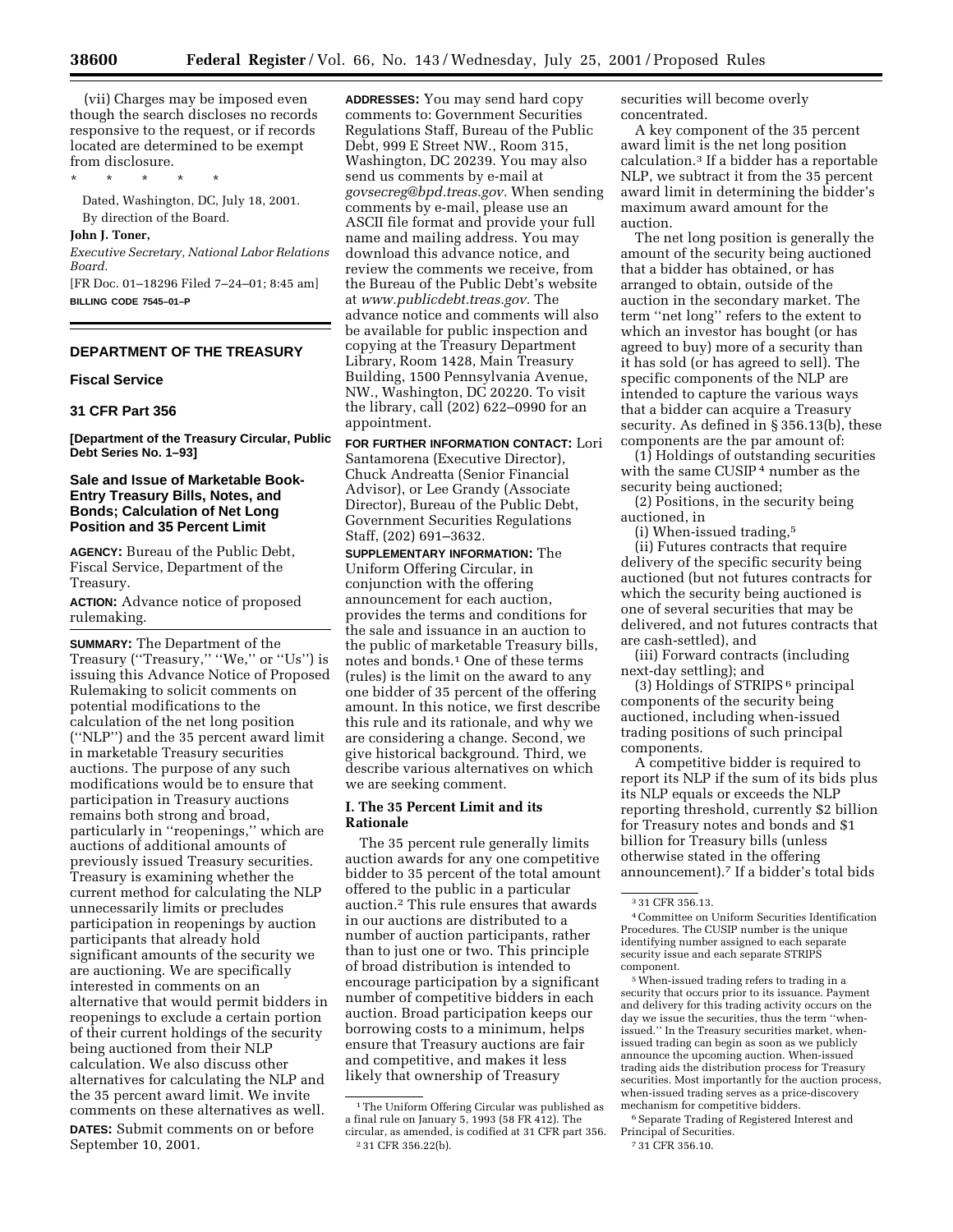exceed the reporting threshold but the bidder either has no position or has a net short position, it must report an NLP of zero.

The application of the NLP reporting requirement and the 35 percent award limit in reopenings has caused us to reexamine the way the NLP is calculated. In a reopening, we apply the 35 percent limit to the public offering amount of that specific auction. Because a bidder must include any holdings of the security being auctioned in its NLP calculation, it may be awarded less in a reopening than it would if it had no such holdings. The bidder's award may be reduced—or it may receive no award—even though the bidder's portion of the total amount outstanding of the security may be under 35 percent once we issue the additional reopening amount.

For example, assume a bidder owns \$3.5 billion of a Treasury security that has \$10 billion outstanding, and the bidder has no other positions in that security. If we were to reopen the security by offering an additional \$10 billion to the public, that bidder would not be awarded any additional securities because its NLP of \$3.5 billion would already equal the 35 percent limit (\$10 billion × .35). However, after we issued the additional \$10 billion, the bidder would hold only 17.5 percent of the total combined amount outstanding (\$3.5 billion/\$20 billion).

Reopenings are now more frequent because in February 2000 we adopted a policy of regular reopenings to preserve the liquidity of our longer-term securities as our borrowing needs have declined.8 In addition, we announced today that we will begin four-week bill auctions the week of July 30. These auctions will be reopenings of previously issued Treasury bills. Along with the publication of this notice, Treasury is issuing a press release that describes the net long position reporting requirements and the application of the 35 percent award limit for Treasury four-week bill auctions while we consider whether to modify the rule.

Since Treasury announced its policy of more frequent reopenings, several auction participants have asserted that the likelihood of their being precluded from participating in a future reopening has increased because of the requirement to include current holdings of the security being auctioned in the NLP calculation. The Treasury Borrowing Advisory Committee of The Bond Market Association addressed this issue in May 2001. The Committee recommended that the auction rules be

modified so that ''the net long position used in the calculation of a bidder's position refers only to the position in the when-issued security."<sup>9</sup> Regarding the 35 percent award limit itself, a majority of the Committee felt there was a need for some threshold limit but was unprepared to state what that limit might be.

The development of more frequent reopenings and declining borrowing needs make this an opportune time to re-examine the application of the NLP and the 35 percent limit. Our goal is to strike a better balance between fostering broad participation in Treasury auctions while still limiting the potential for concentration of ownership.

#### **II. Historical Background**

Application of the 35 percent award limit and the NLP reporting requirement has evolved over the years. The initial limitation, introduced in August 1962, was 25 percent of the auction offering amount. In May 1979, the 25 percent award limit was modified to apply to the ''public'' offering amount instead of the total offering amount. This modification excluded from the 25 percent calculation those Treasury securities allotted to the Federal Reserve in exchange for maturing securities held both for its own account and for the accounts of foreign official institutions. It also excluded Treasury securities allotted to the Federal Reserve for new cash tenders 10 on behalf of foreign official institutions. One consequence of this rule modification was that it reduced the possible award size for competitive bidders.

In September 1981, Treasury increased the maximum award in marketable Treasury securities auctions from 25 percent to 35 percent of the public offering amount. The ceiling was raised to lessen the effect of the 1979 modification that limited the 25 percent rule to the public offering amount instead of the total offering amount.

In July 1990, the 35 percent limit was extended to bids as well as awards, limiting the maximum bid that we would recognize at any one yield to 35 percent of the public offering amount.

Although some changes have been made to NLP reporting and the ''public offering amount'' to which the 35 percent limit is applied, the basic 35

percent rule has remained unchanged since 1990. We note that after the Uniform Offering Circular was published in proposed form on January 31, 1992 (57 FR 3870), several commenters questioned the requirement that, in a reopening, a bidder include its holdings of the outstanding security in its NLP calculation. At that time, we retained the provision because, ''[i]f the holdings of the issue being reopened were to be excluded from the net long position computation, a holder of a large outstanding amount could receive an auction award that, when combined with its net long position, would highly concentrate the holdings of the security as a result of the reopening. Similarly, if the 35% were to be applied to the combined auction amounts, holders of relatively small amounts of outstanding securities would be in a position to receive significantly more than 35% of the additional offering.'' 11

#### **III. Alternatives**

We are considering a number of alternatives to reach our goal of fostering broad participation in Treasury auctions while limiting the potential for concentration of ownership. As a result of our considerations to this point, we feel currently that Alternative 1 is the most workable. We are inviting comments on these alternatives.

*Alternative 1: Optional excludable amount for a portion of a bidder's current holdings.* Under this alternative, a bidder would have the option of subtracting from the current holdings component of the NLP, combined with any STRIPS principal components of the security being auctioned, up to 35 percent of the combined prior offering amounts of that security. We would specify in the offering announcement for the reopening the amount of holdings that may be excluded from the NLP calculation. The bidder would be required to include in the NLP calculation any holdings above this announced excludable amount.

Here's an example. Suppose we reopen a Treasury note that had a previous offering amount of \$10 billion by offering an additional \$10 billion. Also suppose that a bidder already holds \$3 billion par of that note, \$1 billion of the note's STRIPS principal component, and no other position in the security. That bidder would be able to exclude \$3.5 billion from its NLP calculation for the reopening auction since \$3.5 billion is 35 percent of the previous offering amount. We would specify this \$3.5 billion excludable amount in the reopening offering

<sup>8</sup>Treasury Press Release dated February 2, 2000.

<sup>9</sup>Report to the Secretary of the Treasury from the Treasury Borrowing Advisory Committee of The Bond Market Association (dated May 1, 2001). The Committee, which is comprised of securities industry representatives, provides periodic advice to Treasury on debt management issues.

<sup>10</sup>New cash tenders are bids from foreign official institutions for amounts in excess of amounts of maturing Treasury securities that they hold. 1157 FR 45117 (September 30, 1992).